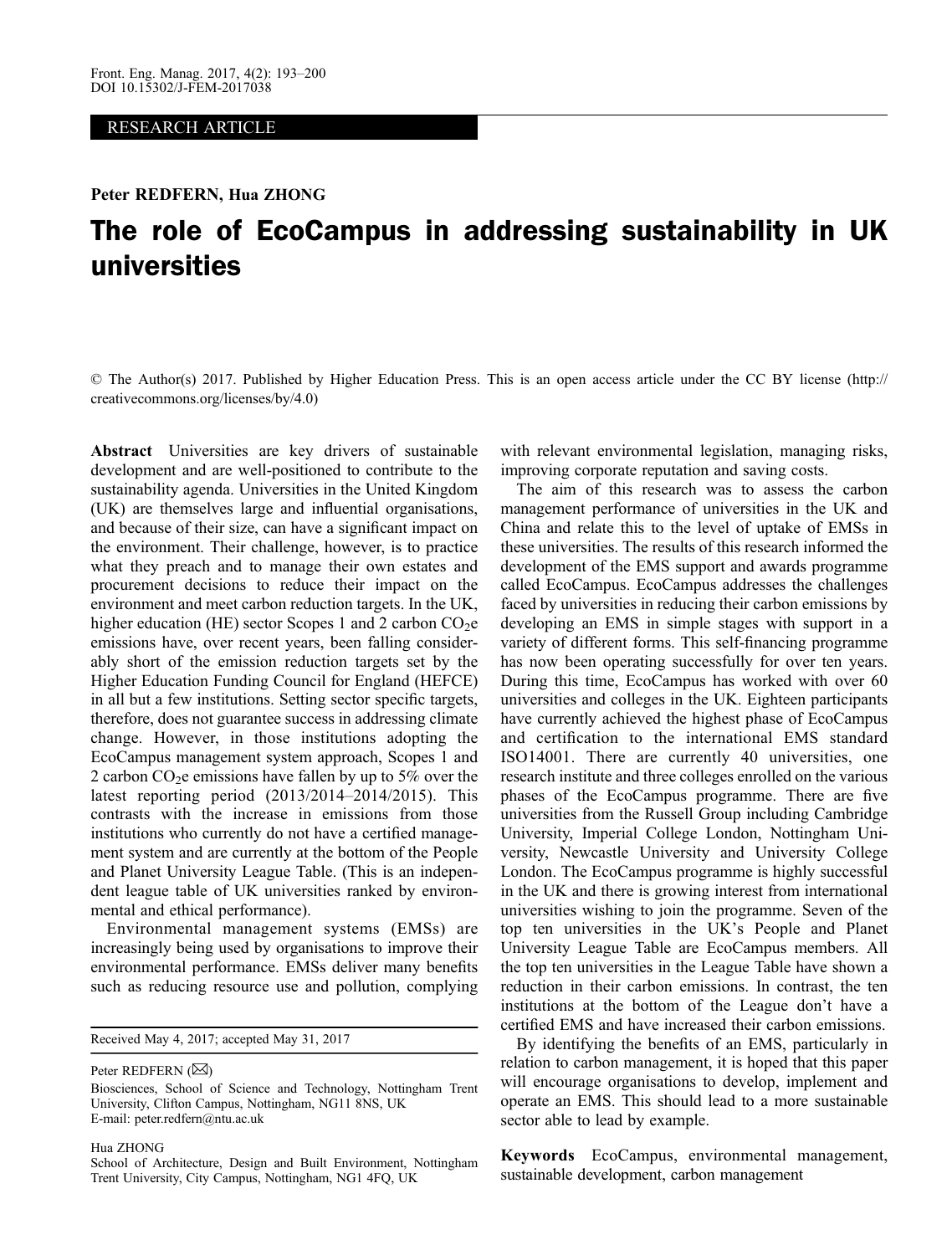## 1 Introduction

The concentration of atmospheric carbon dioxide  $(CO<sub>2</sub>)$ has increased from 280 ppm (parts per million) (representative of the pre-industrial atmospheric  $CO<sub>2</sub>$  average between the years 1000 and 1800) [\(Etheridge et al., 1998\)](#page-7-0) to a global average of over 400 ppm, primarily due to anthropogenic greenhouse gases (GHGs) ([IPCC, 2014](#page-7-0)). The last time  $CO<sub>2</sub>$  concentrations were around 400 ppm was during the mid-Pliocene period some 3 million years ago. In response to this rise in  $CO<sub>2</sub>$  concentrations, the United Kingdom (UK) passed the Climate Change Act 2008, a world first in climate change regulation. This Act requires the UK to achieve a net reduction in Scopes 1 and 2 GHG emissions of 80% by the year 2050 against the baseline GHG emissions recorded in 1990 [\(HMSO, 2008](#page-7-0)). The Act also proposes an interim target of a 34% cut in carbon emissions by 2020. The first and most commonly used definition for Scopes 1, 2 and 3 GHG emissions can be found in the [GHG Protocol Corporate Accounting and](#page-7-0) [Reporting Standard \(2004\)](#page-7-0). Scope 1 emissions are direct emissions within the organisational boundary from sources the organisation owns or controls, for example, the combustion of fuels on site, while Scope 2 emissions are derived from purchased electricity. Scope 3 emissions are a result of an organisation's activities, occurring from sources not owned by the organisation. Policy-makers are often reluctant to include Scope 3 emissions as part of emission reduction targets due to the difficulty of accurately monitoring the flow of emissions embedded in traded goods and services, but their significance should not be ignored. The contribution of Scope 3 emissions to overall carbon footprints is significant. In 2012, Arup, CenSA and De Montfort University conducted the HE sector's first comprehensive carbon footprint. Using data from the 2005 baseline, it was estimated that combined Scope 3 carbon emissions represented over 60% of all the sector's emissions, with construction accounting for approximately 30% of this figure [\(Arup, CenSA and De](#page-6-0) [Montfort University, 2012\)](#page-6-0).

The Higher Education Funding Council for England (HEFCE) encourages HE institutions to adopt similar targets. In 2010, the HE sector in England set challenging carbon reduction targets, specifically, a 34% reduction in Scopes 1 and 2  $CO<sub>2</sub>e$  emissions below those recorded in 1990, by 2020 and an 80% reduction by 2050. This equates to a reduction of 43% using a 2005/2006 baseline [\(HEFCE, 2010](#page-7-0)). These targets are in line with the [Climate](#page-7-0) [Change Act \(2008\)](#page-7-0). The annual energy costs for the (HE) sector currently stands at around 400 million GBP, which equates to  $CO<sub>2</sub>e$  emissions of around  $3\times10^9$  kg per year [\(Higher Education Estates Statistics Report, 2015](#page-7-0)). As the HE sector continues to expand, and buildings increasingly become used for extended periods, costs and  $CO<sub>2</sub>e$ emissions are predicted to increase. The Higher Education

Statistics Agency (HESA) report states that energy continues to rise in importance as an element of cost for universities.

The HEFCE strategy also requires that all English universities should report their Scope 3 emissions, including those from procurement, from 2012/2013 ([HEFCE, 2010\)](#page-7-0). This will present a significant challenge to the sector [\(Ozawa-Meida et al., 2013\)](#page-7-0). Scope 3 emissions were found in one university to comprise around 79% of the total university's greenhouse gas emissions. Consequently, the HE sector has a significant impact on the environment and has demanding carbon reduction targets set by HEFCE.

In a recent study by [Robinson et al. \(2015](#page-7-0)) the carbon performances of twenty English Russell Group 1 universities were compared. The mean carbon reduction targets to be met by 2020 was set at circa 35% in line with the national goals. However, it was concluded that emissions during the study period had increased in all but two institutions, (these being Imperial College and the University of Birmingham) suggesting that the targets set by the institutions themselves and by HEFC are extremely ambitious.

Although between 2005/2006 to 2009/2010 there was a rise in the Russell Group carbon emissions, more recent data has shown that in the same group of universities, a reduction of 122425 kg of  $CO<sub>2</sub>e$  has occurred during 2014/2015 (Table 1).

Table 1 Total Scopes 1 and 2 carbon emissions between the years 2005/2006 and 2009/2010, 2009/2010 and 2014/2015

| $CO2e$ emissions/kg | Change/ $%$ |  |
|---------------------|-------------|--|
| 856560000           |             |  |
| 143824000           | $+17.9$     |  |
| 921389000           | $-11.7$     |  |
|                     |             |  |

Most universities are not in the Russell Group and these were not included in the paper by [Robinson et al. \(2015\),](#page-7-0) so the results may be different.

Table 2 compares the top ten universities in the People and Planet (P&P) University League Table with those in the bottom 10 in terms of their environmental performance (This league table is an independent league table of UK universities ranked by environmental and ethical performance). The changes for  $CO<sub>2</sub>e$  from universities in the top ten and the bottom ten P&P University League are –5.8% and 5.2%, respectively.

The top 10 universities in the league table (seven of which are EcoCampus participants) achieved a 5.8% reduction in their total Scope 1 and 2  $CO<sub>2</sub>e$  emissions between 2013/2014 and 2014/2015. This is in sharp contrast to an increase of 5.2% in Scopes 1 and 2  $CO<sub>2</sub>e$ emissions for the 10 institutions ranked at the bottom of the League Table, none of which currently have a certified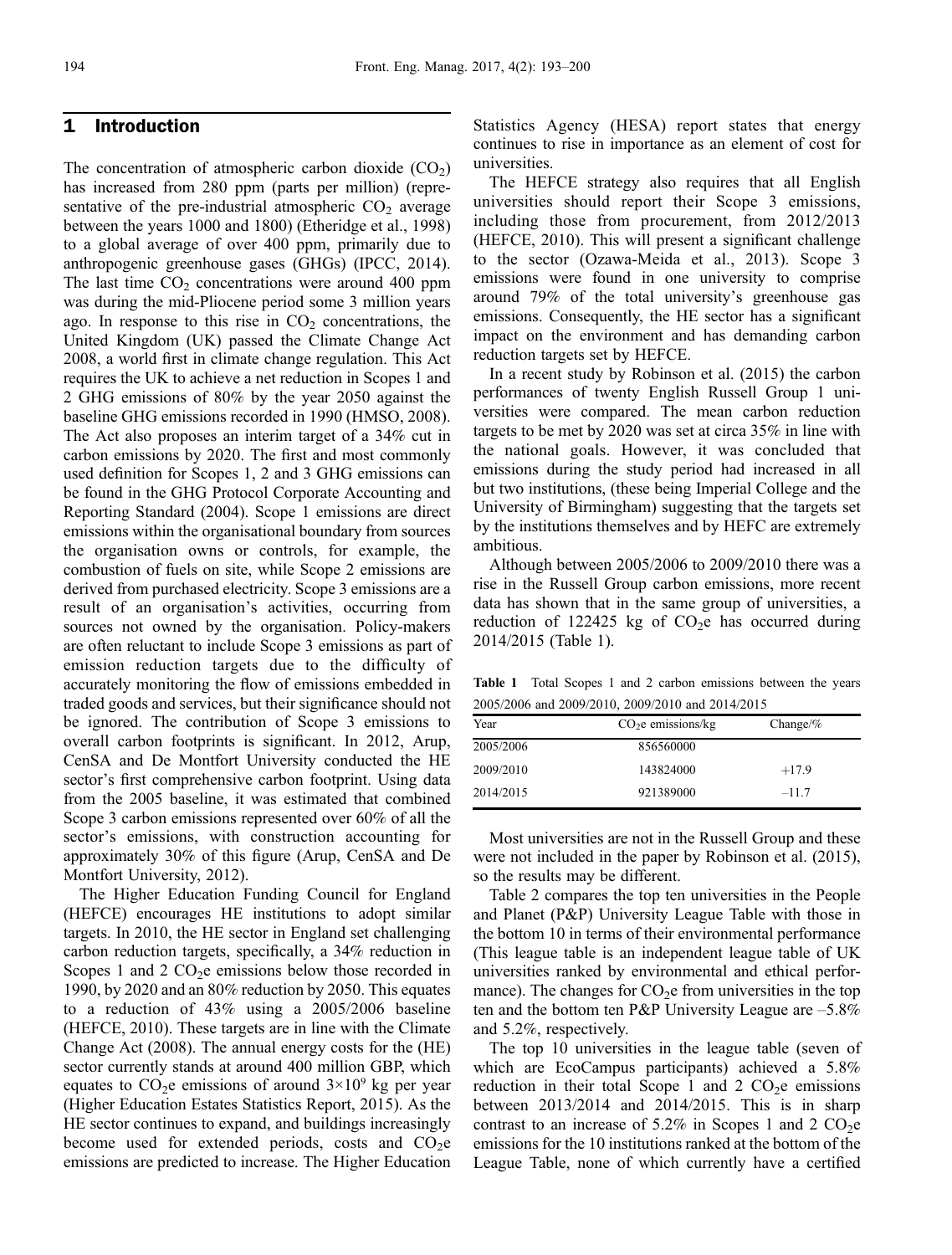| Year      | $\overline{\phantom{0}}$<br>$CO2e$ from universities in the<br>top ten P&P University League/kg | $CO2e$ from universities in the<br>bottom ten in the P&P<br>University League/kg |
|-----------|-------------------------------------------------------------------------------------------------|----------------------------------------------------------------------------------|
| 2013/2014 | 138647000                                                                                       | 25972000                                                                         |
| 2014/2015 | 130403000                                                                                       | 27323000                                                                         |

Table 2 Recent trends in total Scopes 1 and 2 carbon emissions between the years  $2013/2014$  and  $2014/2015$  in those institutions ranked in the top ten and those ranked in the bottom ten of the P&P University League Table

EMS in place. Based on current energy prices in the UK, the reductions in Scopes1 and  $2 \text{ CO}_2$ e emissions would equate on average to a saving of around 123554 GBP per institution.

China is now the largest energy consumer and  $CO<sub>2</sub>$ emitter in the world. In 2015, China's energy consumption was reported to be  $4.25 \times 10^{12}$  kg of standard coal equivalent, an increase of 22% from the  $3.48\times10^{12}$  kg consumed in 2011. China's  $CO<sub>2</sub>$  equivalent emissions  $(CO<sub>2</sub>e, including all six major GHGs) has now reached$  $9\times10^{12}$  kg, or 28% of the world's total emissions [\(National](#page-7-0) [Bureau of Statistics of China, 2016\)](#page-7-0). China continues to urbanise and modernise, so even its size-normalised  $CO<sub>2</sub>$ emissions are growing rapidly.

The challenges posed by climate change are some of the most difficult to overcome and give rise to high levels of anxiety. In China, young people are particularly pessimistic about the threat of climate change. A recent survey by [the Varkey Foundation \(2017\)](#page-7-0) found that 87% of young people in China (a significantly higher percentage than in any other country) are more concerned about climate change than any other issue. The education sector in China is well placed to address this issue and bring about a positive change. [Li et al. \(2015\)](#page-7-0) surveyed student's energy consumption patterns, which proved to serve two roles, one to increase student awareness of GHG emissions and secondly to assist in campus-wide decision making. They concluded that the current low  $(3.84 \text{ t } CO<sub>2</sub>)$ e per student) carbon footprint is due to poor student comfort and basic needs and they predicted that as China continues to develop, the average student carbon footprint will rise modestly.

As in the UK, universities in China could help to reduce carbon emissions by changing the way they operate, and perhaps more importantly, by influencing student behaviour. Limited evidence suggests that energy consumption is increasing in some Chinese universities. Between 2013/ 2014 and 2014/2015, there was a rise in electricity and gas energy consumption of over 2% in three universities where data was made available (Table 3). The changes of  $CO<sub>2</sub>$  of Universities T, H, and Z are  $+ 2.17\%, + 2.17\%,$  and  $+ 2.66\%$ , respectively.

The higher education sector in China is experiencing significant growth and currently, there are more than 2852 universities with 36.47 million students [\(Ministry of](#page-7-0) [Education 2016](#page-7-0)). Universities account for approximately 10% of the total energy consumption in China.

As the HE sectors in the UK and China continue to grow, so will their  $CO<sub>2</sub>$  emissions. From the UK, there is evidence that universities that have an EMS are more successful in reducing carbon emissions than those that don't have one. EMSs are increasingly being used by organisations to improve their environmental and sustainability performance by the process of continual improvement [\(Psomas et al., 2011\)](#page-7-0). EMSs are being used to manage environmental aspects i.e., the elements of an organisation's activities or products or services that interact, or can interact, with the environment (ISO 14001, 2015). They address areas such as pollution, waste, energy, water, transport, carbon emissions, legal compliance and procurement.

EMSs are being increasingly used as the environmental and economic impacts of climate change become more apparent [\(Stern, 2007](#page-7-0); [Stern, 2008; UNFCCC, 2015\)](#page-7-0). The major benefits of developing an EMS are that it:

• assists in obtaining a licence to operate and fulfilling compliance obligations;

- improves relationships with regulators;
- helps to prevent enforcement or civil actions;

• reduces hidden costs associated with legal action (including a substantial draw on management time);

 avoids fines and damages awarded through criminal or civil courts;

• improves operational and process efficiency;

• reduces operating costs and resource use thereby increasing profitability;

- reduces outlay on waste disposal;
- gives the organisation a long-term sustainable future;
- reduces pollution and improves the environment;
- helps to mitigate the effects of climate change;

Table 3 Recent trends in carbon emissions between the years 2013/2014 and 2014/2015 in three of the Project 985 Chinese institutions, which represent the leading higher education institutions in China

| Year      | $CO2e$ of University T/kg | $CO2e$ of University H/kg | $CO2e$ of University Z/kg |
|-----------|---------------------------|---------------------------|---------------------------|
| 2013/2014 | 16726090                  | 14070270                  | 34715900                  |
| 2014/2015 | 7299340                   | 14382170                  | 35664840                  |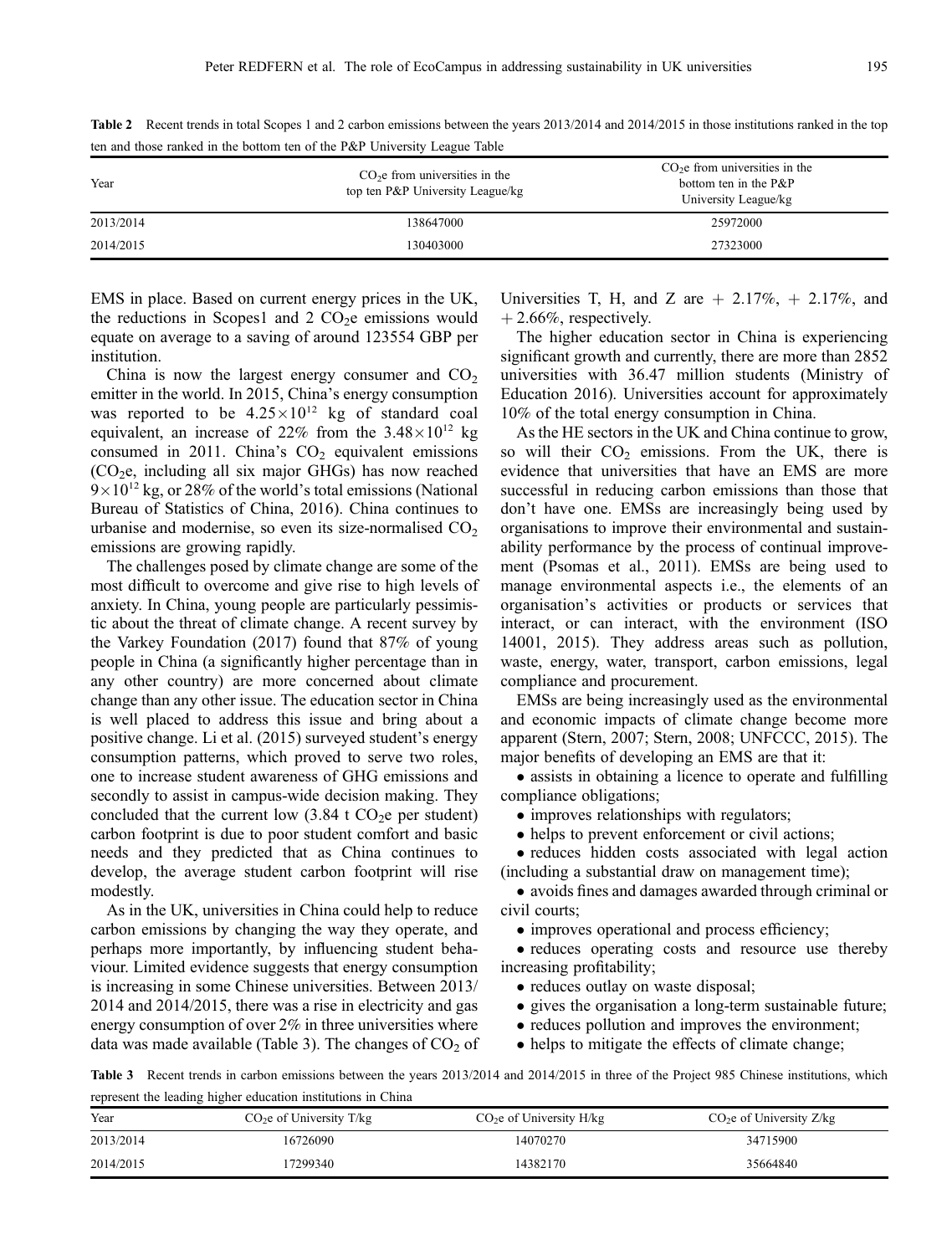• develops relationships with stakeholders by satisfying investors' lenders' and insurers' environmental performance requirements;

• helps to obtain insurance at a reasonable cost;

 enhances the internal and external image of the organisation, making it more marketable;

• helps attract and retain quality staff.

Despite the acknowledged benefits of an EMS ([Fisher,](#page-7-0) [2003\)](#page-7-0), a considerable number of universities and colleges in the UK still consider the implementation of an EMS, in line with standards such as ISO 14001 (2015), [EMAS](#page-7-0)–– [The Eco-Management and Audit Scheme \(2016\)](#page-7-0) or [BS](#page-7-0) [8555 \(2003\),](#page-7-0) a daunting and expensive process. Like other large complex organisations, universities and colleges often must overcome several barriers before they can improve their overall environmental performance [\(Dahle](#page-7-0) [and Neumayer, 2001](#page-7-0)) using an EMS approach. Hence, the main aim of the research was to investigate how universities in the UK could be helped to develop and operate an EMS.

# 2 Aims

The aims of this research were to:

 discover the level of uptake of EMSs in the HE sector in the UK;

• investigate the drivers for developing an EMS;

• identify the barriers that universities face in developing, implementing and operating an EMS;

• develop a programme and resources for overcoming the barriers;

- monitor the uptake of the programme;
- assess the effectiveness of the programme.

## 3 Methods

The first step was to conduct extensive research to identify the uptake of EMSs in the HE sector, the drivers for developing an EMS and the barriers preventing the development of an EMS. This took the form of an online survey of the UK HE and Further Education (FE)

sectors. The survey was designed and conducted to optimise the response rate [\(Burgess, 2001](#page-7-0); [Bryman and](#page-7-0) [Bell, 2007\)](#page-7-0) with 27 questions grouped into four broad categories. The results from this survey were analysed and are presented in the results section.

The survey findings were used to design a programme of support to overcome the barriers to EMS adoption. This programme was piloted, refined and then rolled out into the sector. The current state of the programme was researched and the results are presented. Data analysis was also carried out on the HESA [\(Higher Education Estates Statistics](#page-7-0) [Report, 2015\)](#page-7-0) statistics for the universities ranked in the top ten and those in the bottom ten of the People and Planet University League Table ([People and Planet, 2017\)](#page-7-0).

### 4 Results

110 universities and colleges completed the online survey. (It should be noted that the responses given are an individual's personal opinion and may not be a true representation of their institution's views.) The survey canvassed the opinion of 52% of the UK HE sector and approximately 18% of the combined HE and FE sectors in total.

Firstly, the survey sought to discover the extent of the uptake of EMSs in HE institutions (Fig. 1). It was found that 8% of HE institutions already had an EMS in place and that 59% were in the process of developing an EMS. The research showed that 15% of universities had no intention of developing an EMS. Most of the remaining 18% of universities indicated that, while they were in favour of EMSs, they currently lacked the resources to develop an EMS.

The survey also sought to discover what was driving the growing interest amongst HE institutions in EMSs. The two most important drivers were cost savings (20%) and institutional reputation (20%) (Fig. 2). This was followed closely by regulatory compliance (19%) and the promotion of environmental stewardship (17%). Stakeholder opinion (11%) and sector benchmarking (9%) were of similar importance with 4% stating wider community pressures as



Fig. 1 The uptake of EMSs in HE institutions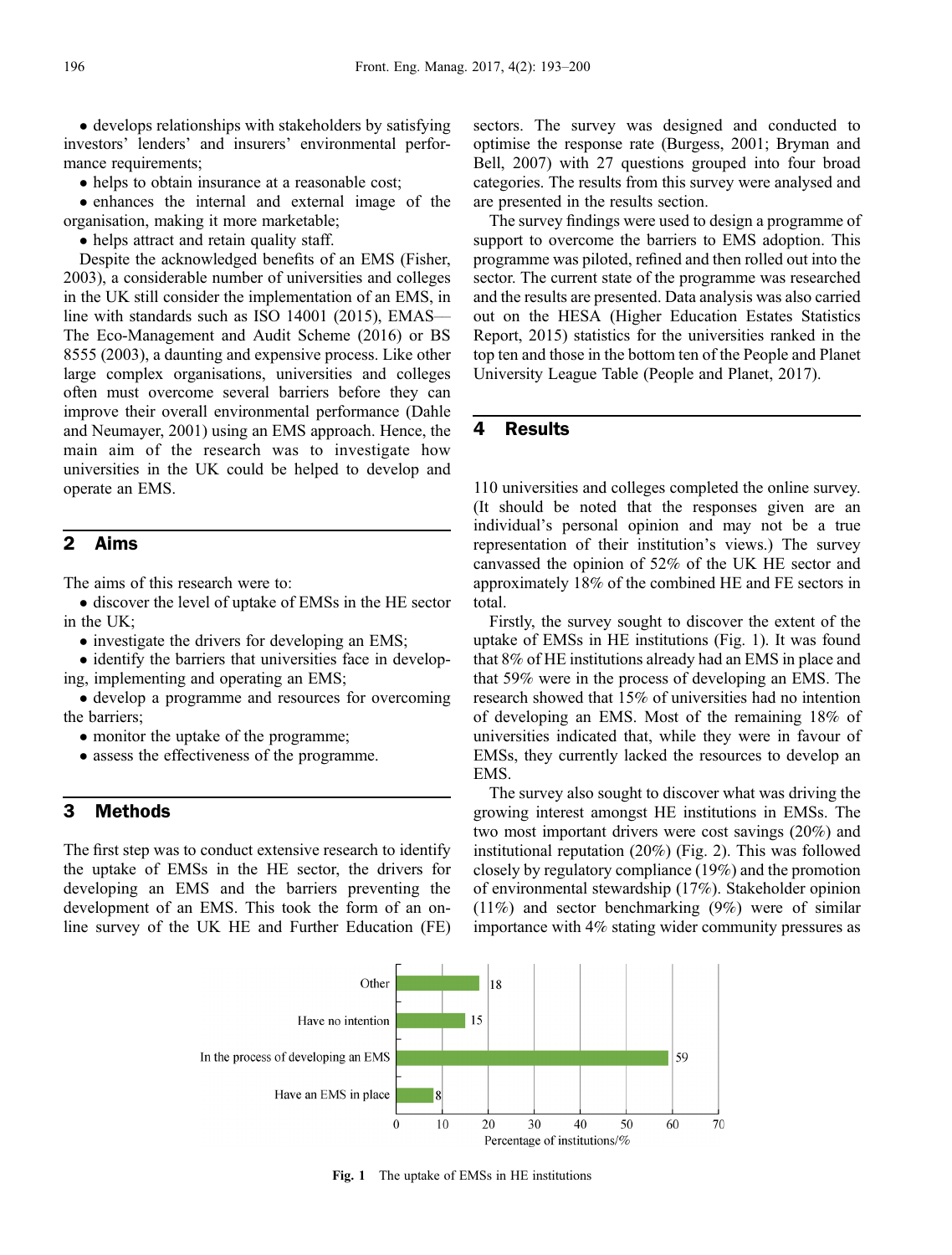

Fig. 2 Drivers for developing an EMS

being important. Just 1% of respondents identified other drivers.

As part of the survey, institutions were also asked to give their opinion on the most significant barriers to developing an EMS (Fig. 3). A lack of human and financial resources followed by a lack of time and knowledge were given as the most important barriers.

The results of the survey identified the current level of uptake of EMSs in UK universities, the drivers for developing an EMS and the barriers preventing the development of an EMS. These results were used to help develop the EcoCampus programme (www.ecocampus.co. uk), which enables universities and colleges to develop, implement, operate and audit an EMS in four phases. The process of developing an EMS was split into a series of steps to make the process less daunting. Four awards (Bronze, Silver, Gold and Platinum) with auditable criteria assess performance, acknowledge progress made and encourage continued participation. Within each of the four phases, there are a number of steps that must be completed to meet the scheme's requirements. These are outlined in Fig. 4.

EcoCampus has also designed training materials and workshops to up-skill the key staff in universities with the roles and responsibility for developing an EMS and to enable them to share best practice. A series of software tools were developed to assist with the more challenging aspects of developing, operating and auditing an EMS and making the process as simple and efficient as possible.

Initially, the EcoCampus programme was piloted with 10 institutions funded by HEFCE. This pilot study was used to refine the programme in the light of experience. Because EcoCampus was so well received by the sector, it was rolled out in 2005 as a self-funding programme and has been operating successfully ever since.

Since its inception, EcoCampus has worked with over 60 universities and colleges. Eighteen of the participating institutions have achieved the Platinum Phase of Eco-Campus and certification to the international EMS standard ISO14001. These include: Aston University, Bath Spa University, Birkbeck College, Birmingham City University, Bournemouth University, Canterbury Christ Church University, City University London, Glasgow Caledonian University, Institute of Cancer Research, London School of Economics and Political Science, Newcastle University, Nottingham Trent University, Swansea University, The Manchester Metropolitan University, University of East Anglia, University of Bradford, University of Hertfordshire, University of Reading, University of Southampton, and the University of Worcester. There are currently 40



Fig. 3 Barriers to the development of an EMS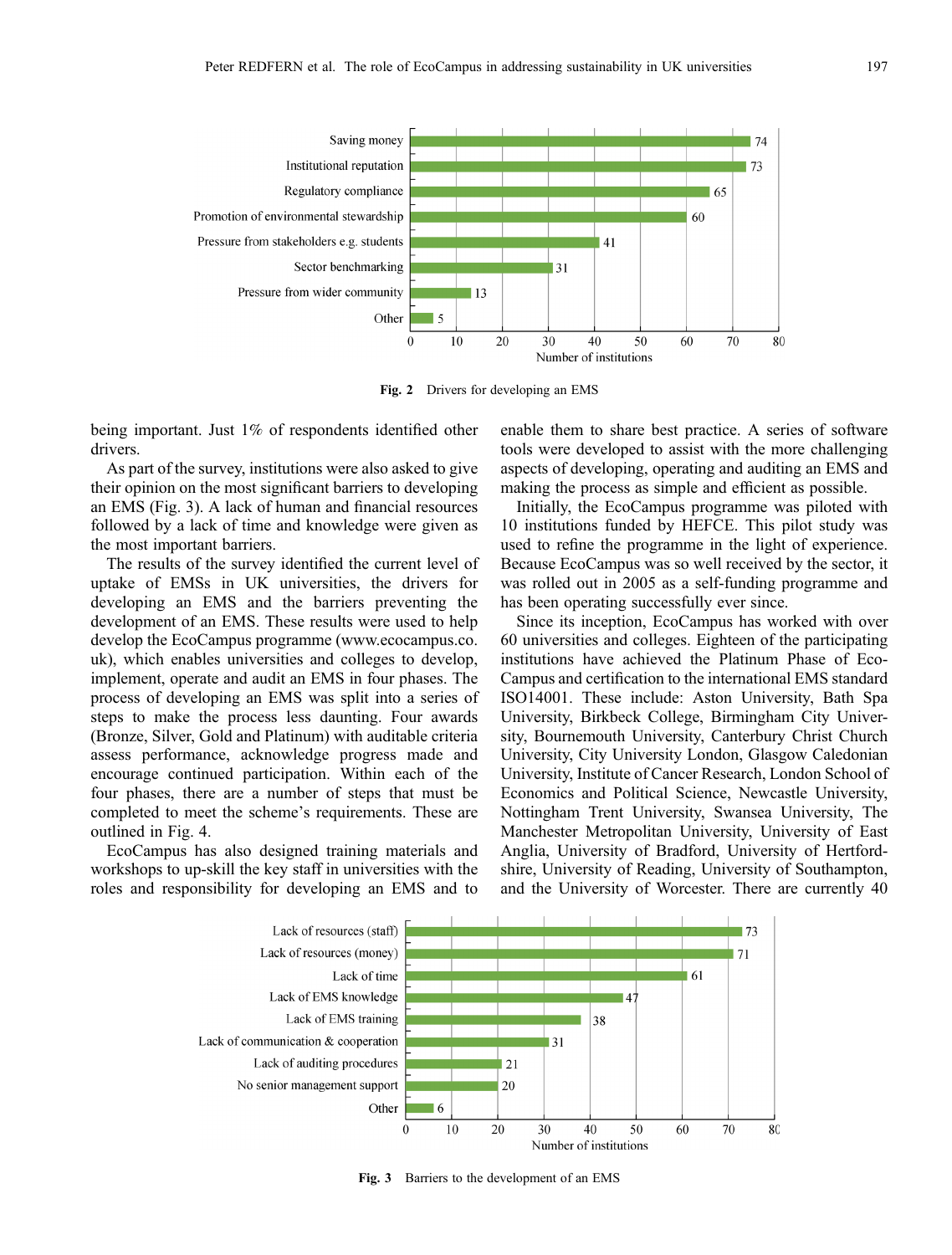

Fig. 4 The four phases of the EcoCampus scheme, associated auditable steps and awards (Bronze, Silver, Gold and Platinum)

universities, 1 research institute and 2 colleges enrolled on the EcoCampus programme: 18 at Platinum; 7 at Gold; 11 at Silver; 4 at Bronze, and 3 just beginning. Universities from the Russell Group include Cambridge University, Imperial College London, Nottingham University, Newcastle University and University College London.

## 5 Conclusions

The results of the survey showed that only 8% of HE institutions had an EMS in place and that 59% were in the process of developing an EMS. A similar survey carried out during 2006, on behalf of the Campus Consortium for Environmental Excellence ([Bryman and Bell, 2007](#page-7-0)), [The](#page-7-0) [2006 Benchmark Survey of the State of the Environmental](#page-7-0) [Management Systems at Colleges and Universities \(C2E2,](#page-7-0)

[2006](#page-7-0)), found that in the USA, just fewer than 16% of HE institutions had an EMS in place, double the number in the UK. While in the USA, 25% were developing an EMS, 14% of universities indicated that they had no current intention of developing an EMS, which is like the 15% of universities in the UK who were not currently considering developing an EMS. Just fewer than 38% indicated that they had an interest in developing an EMS, while 8% of the respondents answered "other" to the question: "What is the present state of your institution's EMS." A survey on the adoption of environmental management systems at colleges and universities in the USA, conducted by Savely, Carson and Delclos in 2005 ([Savely et al., 2006](#page-7-0)), found that over 50% of the respondents had environmental programmes that were well developed, with some 30% expressing the view that they had implemented an EMS along the lines of ISO 14001.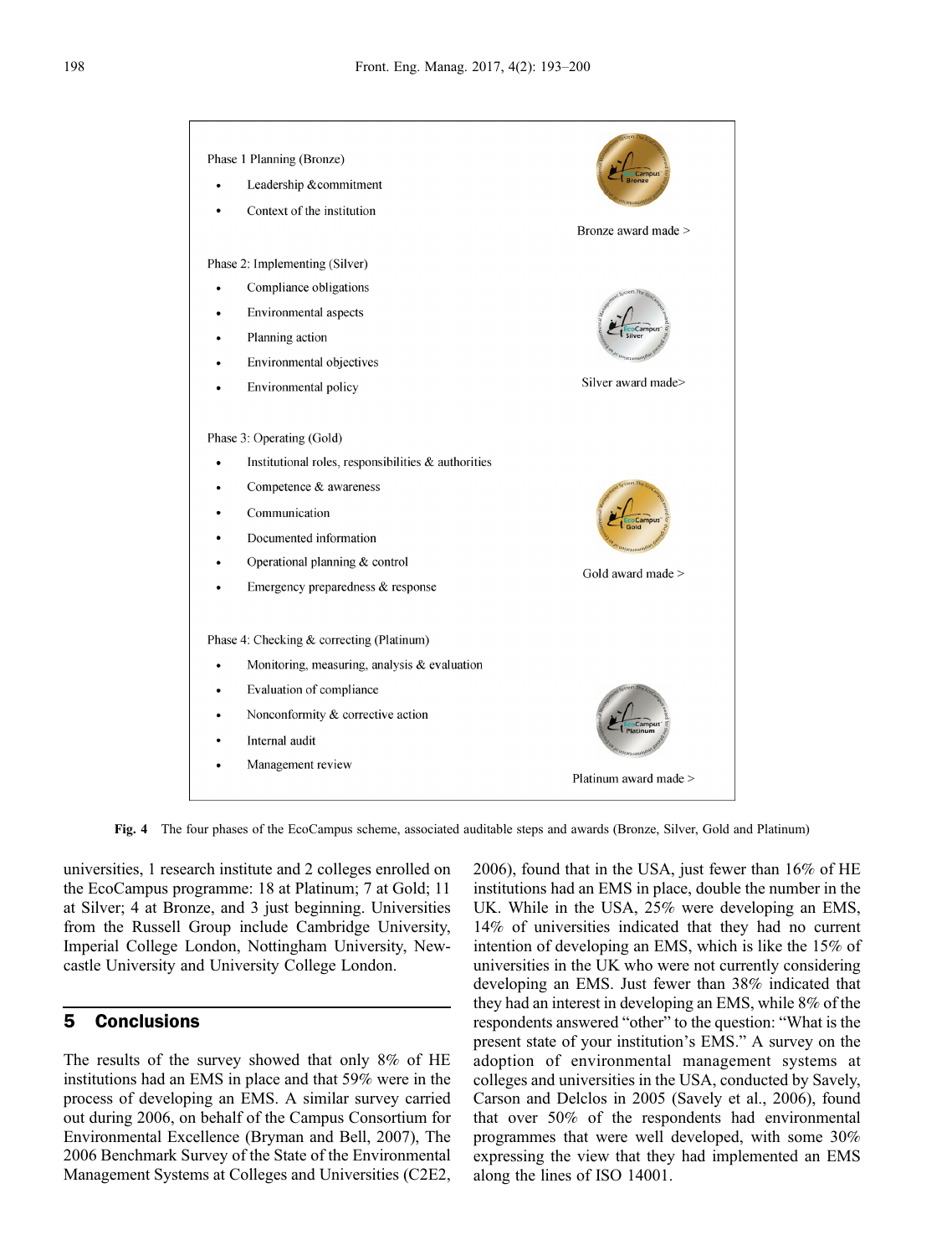<span id="page-6-0"></span>In conclusion, the results from the present study, as well as other studies in the UK and the USA, suggest that there is a growing knowledge and uptake of EMSs in the HE sector. However, there are perceived and real barriers to developing an EMS identified by the sector. The major barriers identified in the survey were a lack of human and financial resources and a lack of time and knowledge. Building upon the results of the survey and discussions with HEFCE and institutions within the sector, EcoCampus was tailored to overcome these barriers. EcoCampus has been very successful in recruiting institutions into the programme and helping them to develop an EMS, with all the benefits that this brings, as was outlined in the introduction.

Throughout the project, extensive feedback was collected from participating institutions and this was used to refine and develop the programme. This is an ongoing process and there is continual change to keep EcoCampus in line with the international EMS standard, changing environmental legislation and the views of interested parties. There is evidence to suggest that EMSs provide a good framework for integrating environmental protection policies, programs and practices into an organisation [\(Morrow and Rondinelli, 2002\)](#page-7-0). This approach in universities and colleges should be encouraged to reduce their impact on the environment. This is best achieved in a logical and efficient way by operating an EMS. By improving their own environmental performance and through their procurement policies, they can be exemplars of best practice and make a real difference. Operating an EMS will also save institutions money, improve their operational efficiency and enhance their reputation. The figures presented in Table 2 indicate that carbon reductions and financial savings equating to around 123554 GBP per institution can be made. The EcoCampus programme has been highly successful in helping universities and colleges to develop an EMS and improve their environmental and sustainability performance.

Universities and colleges should set a good example to their students through the measures they are taking to improve their own environmental performance. The HE sector in the UK educates around two million students each year. Consequently, the HE sector can have a significant impact on students' knowledge, understanding and the adoption of sustainable development principles. Many of these students will be the decision makers of the future and their education can influence their wish to protect the environment in their personal life and future careers.

Education for sustainable development should be holistic and interdisciplinary and while this has not been the central role of EcoCampus, it does hold the potential to provide experiential learning which will enable students to solve real-world problems and acquire professional knowledge, skills and experience. The bridge between the academic, societal and business world that can be forged by the implementation of an EMS within universities has been highlighted elsewhere [\(Ferreira](#page-7-0) [et al., 2006](#page-7-0); [Sammalisto and Brorson, 2006\)](#page-7-0).

EcoCampus has been used in several programmes of study to enable students to gain an appreciation of the interdisciplinary nature of environmental management alongside knowledge of people, processes and practice that is increasingly required by future employers. It is widely acknowledged that individuals and organisations should be able to make informed decisions based on a better understanding of the links between our everyday decisions and their local and global outcomes. Consequently, many institutions have become signatories to charters like Copernicus ([Copernicus Charter, 1994](#page-7-0)) and have made a commitment to address sustainable development in courses, research and operational management.

EcoCampus is currently investigating how it can further help the sector to embed education for sustainable development in the curriculum, for example, through the provision of online modules on sustainable development that can be used across whole institutions.

EcoCampus has the potential to help all educational institutions in the UK and internationally to improve their environmental performance using a management system approach. It can help them to reduce their consumption of resources, reduce pollution, comply with relevant environmental legislation, manage risks, improve their reputation, save costs and reduce total Scopes 1 and  $2 \text{CO}_2$ e emissions.

Setting sector specific carbon reduction targets does not guarantee that they will be achieved. However, in those institutions adopting the EcoCampus (management system) approach, both Scopes 1 and 2 carbon  $CO<sub>2</sub>e$ emissions have fallen by up to 5% contrasting with the increase seen in emissions from those institutions who currently do not have a certified management system in place. The EcoCampus approach gives institutions the structure and tools required to improve their environmental performance.

In the future, it is hoped that EcoCampus can help other institutions in the UK and abroad to meet their carbon reduction targets, embed sustainable development principles in the curriculum and empower their students to make a difference.

Acknowledgements The authors would like to thank the many individuals and organisations who have given their time and ideas to the development of EcoCampus. The initial EcoCampus pilot was funded by Environmental Campaigns (ENCAMS) and the Higher Education Funding Council for England (HEFCE) and led by Nottingham Trent University in collaboration with 10 Higher Education Institutions and Loreus Ltd.

## References

Arup, CenSA and De Montfort University (2012). Measuring scope 3 carbon emissions: Supply-chain (procurement): Report to HEFCE on sector emissions by Arup, CenSA and De Montfort University.